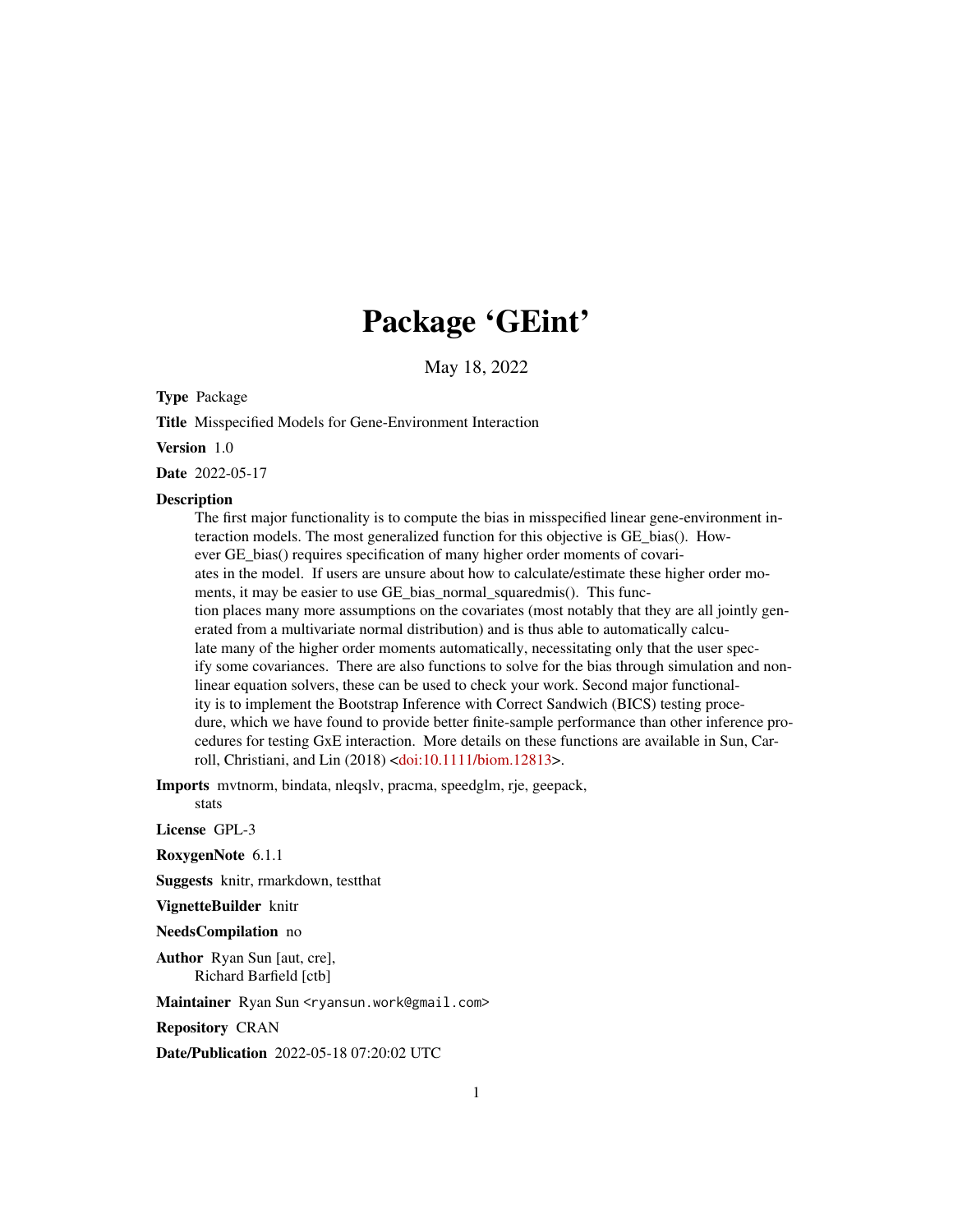## <span id="page-1-0"></span>R topics documented:

| Index | 14 |
|-------|----|
|       |    |
|       |    |
|       |    |
|       |    |
|       |    |
|       |    |
|       |    |
|       |    |
|       |    |
|       |    |
|       |    |
|       |    |

GE\_bias *GE\_bias.R*

### Description

A function to calculate the bias in testing for GxE interaction.

#### Usage

GE\_bias(beta\_list, cov\_list, cov\_mat\_list, mu\_list, HOM\_list)

| beta_list             | A list of the effect sizes in the true model. Use the order beta_0, beta_G, beta_E,<br>beta_I, beta_Z, beta_M. If G or Z or M is a vector, then beta_G/beta_Z/beta_M<br>should be vectors. If Z and/or M/W do not exist in your model, then set beta_Z<br>and/or beta_ $M = 0$ .                                                                                                                                                                                                                                                                                                                                                                                                                                     |
|-----------------------|----------------------------------------------------------------------------------------------------------------------------------------------------------------------------------------------------------------------------------------------------------------------------------------------------------------------------------------------------------------------------------------------------------------------------------------------------------------------------------------------------------------------------------------------------------------------------------------------------------------------------------------------------------------------------------------------------------------------|
| cov_list              | A list of expectations (which happen to be covariances if all covariates are<br>centered at 0) in the order specified by GE_enumerate_inputs(). If Z and/or<br>M/W do not exist in your model, then treat them as constants 0. For exam-<br>ple, if Z doesn't exist and W includes 2 covariates, then set $cov(EZ) = 0$ and<br>$cov(ZW) = (0,0)$ . If describing expectations relating two vectors, i.e. Z in-<br>cludes two covariates and W includes three covariates, sort by the first term<br>and then the second. Thus in the example, the first three terms of $cov(ZW)$<br>are $cov(Z_1, W_1), cov(Z_1, W_2), cov(Z_1, W_3),$ and the last three terms are<br>$cov(Z_3, W_1), cov(Z_3, W_2), cov(Z_3, W_3).$ |
| cov_mat_list          | A list of matrices of expectations as specified by GE_enumerate_inputs().                                                                                                                                                                                                                                                                                                                                                                                                                                                                                                                                                                                                                                            |
| $mu$ <sub>_list</sub> | A list of means as specified by GE_enumerate_inputs().                                                                                                                                                                                                                                                                                                                                                                                                                                                                                                                                                                                                                                                               |
| HOM list              | A list of higher order moments as specified by GE_enumerate_inputs().                                                                                                                                                                                                                                                                                                                                                                                                                                                                                                                                                                                                                                                |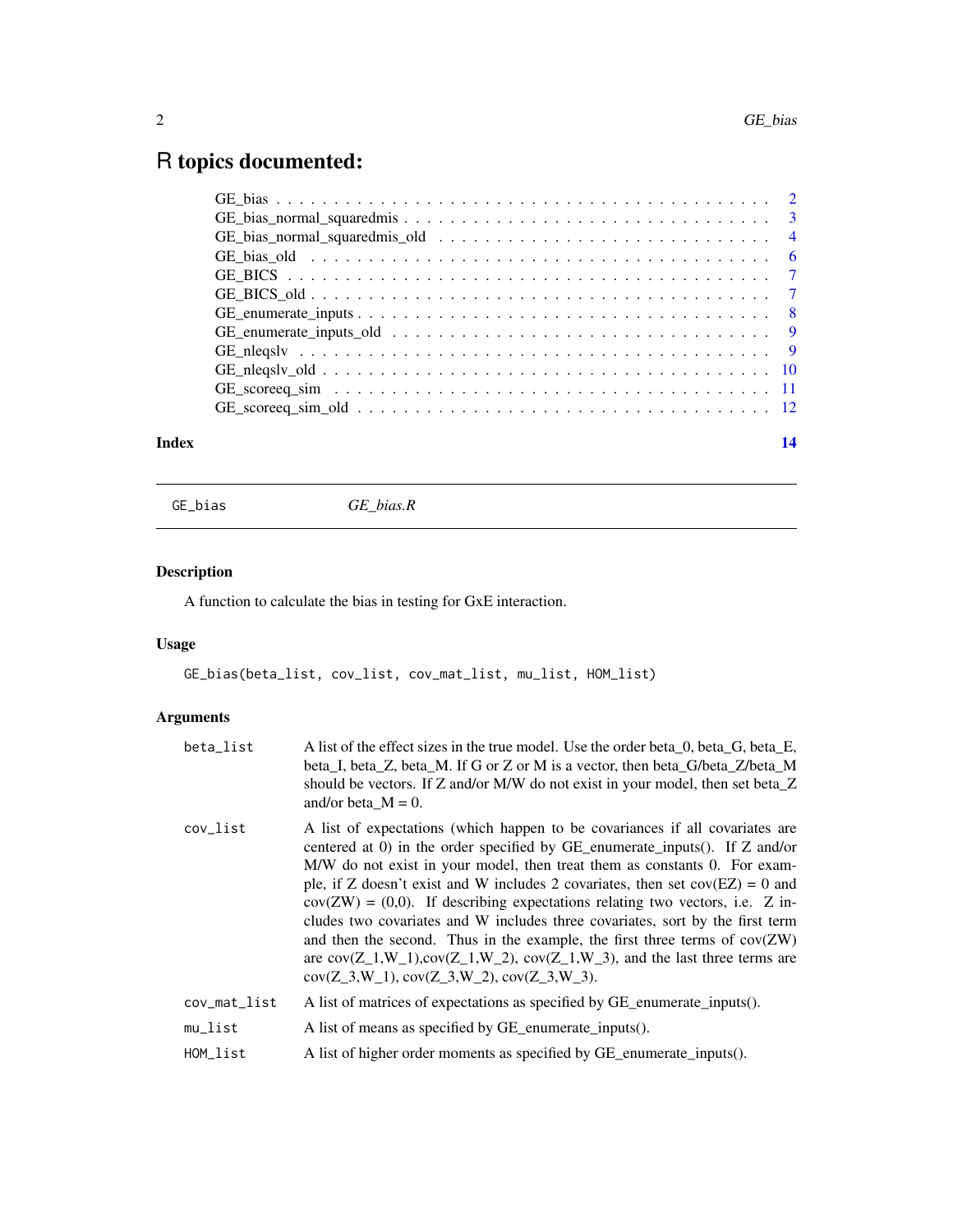<span id="page-2-0"></span>A list of the fitted coefficients alpha

#### Examples

```
solutions <- GE_bias_normal_squaredmis( beta_list=as.list(runif(n=6, min=0, max=1)),
rho_list=as.list(rep(0.3,6)), prob_G=0.3, cov_Z=1, cov_W=1)
GE_bias(beta_list=solutions$beta_list, solutions$cov_list, solutions$cov_mat_list,
solutions$mu_list, solutions$HOM_list)
```
GE\_bias\_normal\_squaredmis

*GE\_bias\_normal\_squaredmis.R*

#### Description

A function to calculate the bias in testing for GxE interaction, making many more assumptions than GE\_bias(). The additional assumptions are added to simplify the process of calculating/estimating many higher order moments which the user may not be familiar with.

The following assumptions are made:

(1) All fitted covariates besides G (that is, E, all Z, and all W) have a marginal standard normal distribution with mean 0 and variance 1. This corresponds to the case of the researcher standardizing all of their fitted covariates.

(2) All G are generated by means of thresholding two independent normal RVs and are centered to have mean 0.

(3) The joint distributions of E, Z, W, and the thresholded variables underlying G can be described by a multivariate normal distribution.

(4) The misspecification is of the form  $f(E)=h(E)=E^2/2$ , and  $M_i=W_i^2/2$  for all j. In particular, W always has the same length as M here.

#### Usage

```
GE_bias_normal_squaredmis(beta_list, rho_list, prob_G, cov_Z = NULL,
 cov_W = NULL, corr_G = NULL
```
#### Arguments

| beta list | A list of the effect sizes in the true model. Use the order beta 0, beta G, beta E,<br>beta I, beta Z, beta M. If G or Z or M is a vector, then beta G/beta Z/beta M<br>should be vectors. If Z and/or M/W do not exist in your model, then set beta Z<br>and/or beta $M = 0$ . |
|-----------|---------------------------------------------------------------------------------------------------------------------------------------------------------------------------------------------------------------------------------------------------------------------------------|
| rho list  | A list of expectations (which happen to be covariances if all covariates are<br>centered at 0) in the order specified by GE enumerate inputs(). If $Z$ and/or<br>M/W do not exist in your model, then treat them as constants 0. For exam-                                      |

ple, if Z doesn't exist and W includes 2 covariates, then set  $cov(EZ) = 0$  and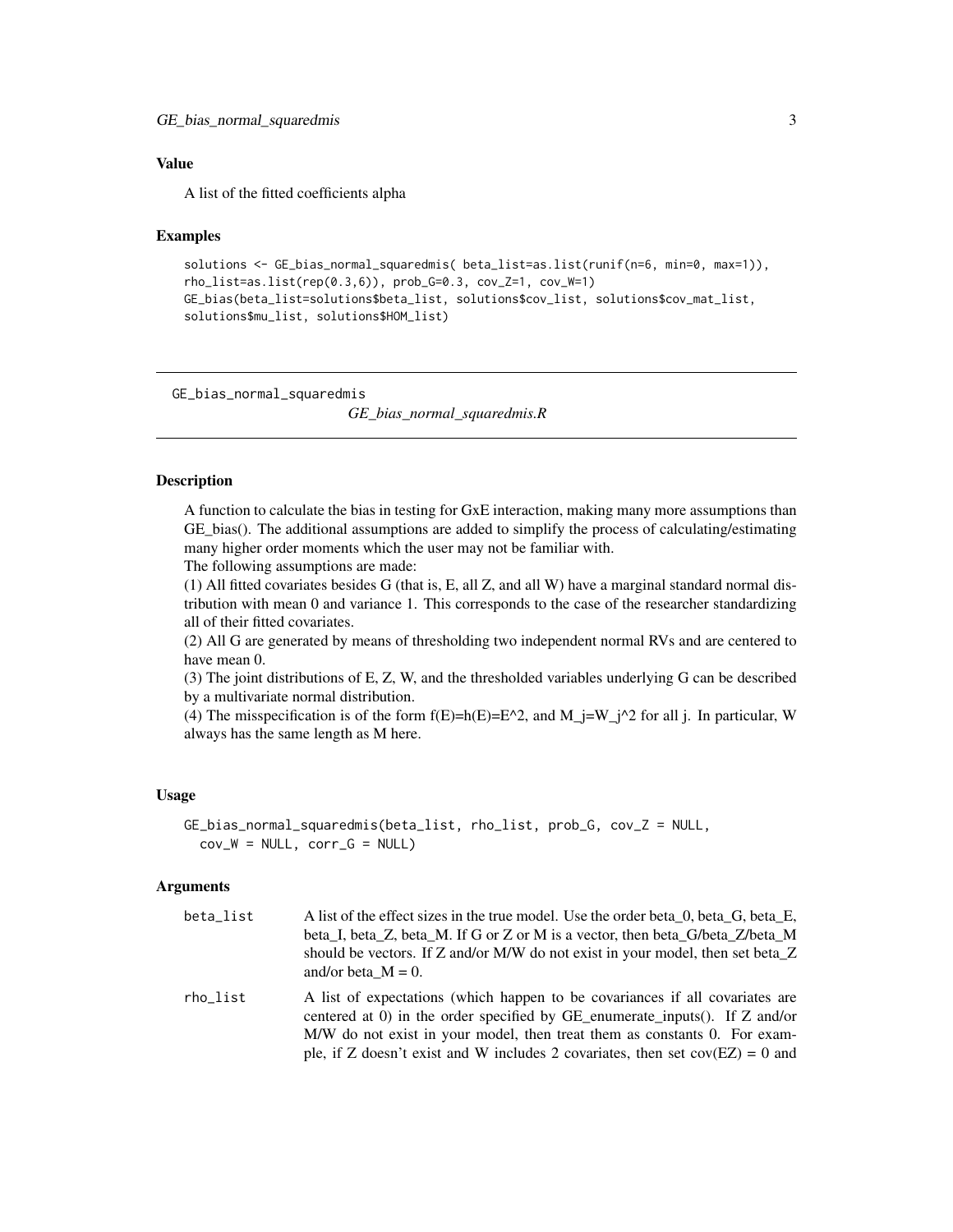<span id="page-3-0"></span>

|          | $cov(ZW) = (0,0)$ . If describing expectations relating two vectors, i.e. Z in-<br>cludes two covariates and W includes three covariates, sort by the first term<br>and then the second. Thus in the example, the first three terms of $cov(ZW)$<br>are $cov(Z_1, W_1), cov(Z_1, W_2), cov(Z_1, W_3),$ and the last three terms are<br>$cov(Z_3, W_1), cov(Z_3, W_2), cov(Z_3, W_3).$ |
|----------|---------------------------------------------------------------------------------------------------------------------------------------------------------------------------------------------------------------------------------------------------------------------------------------------------------------------------------------------------------------------------------------|
| $prob_G$ | Probability that each allele is equal to 1. Since each SNP has two alleles, the<br>expectation of G is $2*prob_G$ . Should be a $d*1$ vector.                                                                                                                                                                                                                                         |
| $cov_Z$  | Should be a matrix equal to $cov(Z)$ or NULL if no Z.                                                                                                                                                                                                                                                                                                                                 |
| $cov_W$  | Should be a matrix equal to $cov(W)$ or NULL if no W.                                                                                                                                                                                                                                                                                                                                 |
| corr G   | Should be a matrix giving the *pairwise correlations* between each SNP in the<br>set, or NULL. Must be specified if G is a vector. For example, the [2,3] element<br>of the matrix would be the pairwise correlation between SNP2 and SNP3.                                                                                                                                           |

A list with the elements:

| alpha_list | The asymptotic values of the fitted coefficients alpha.                                                              |
|------------|----------------------------------------------------------------------------------------------------------------------|
| beta_list  | The same beta_list that was given as input.                                                                          |
| cov_list   | The list of all covariances (both input and calculated) for use with $GE$ nlegsly()<br>and $GE$ bias().              |
| mu_list    | List of calculated means for $f(E)$ , $h(E)$ , Z, M, and W for use with $GE_{\text{1}}$ neqslv()<br>and $GE$ bias(). |
| HOM list   | List of calculated Higher Order Moments for use with GE_nleqslv() and GE_bias().                                     |
|            |                                                                                                                      |

#### Examples

GE\_bias\_normal\_squaredmis( beta\_list=as.list(runif(n=6, min=0, max=1)), rho\_list=as.list(rep(0.3,6)), cov\_Z=1, cov\_W=1, prob\_G=0.3)

GE\_bias\_normal\_squaredmis\_old

*GE\_bias\_normal\_squaredmis\_old.R*

#### Description

A function to calculate the bias in testing for GxE interaction, making many more assumptions than GE\_bias\_old(). The additional assumptions are added to simplify the process of calculating/estimating many higher order moments which the user may not be familiar with. The following assumptions are made:

(1) All fitted covariates besides G (that is, E, all Z, and all W) have a marginal standard normal distribution with mean 0 and variance 1. This corresponds to the case of the researcher standardizing all of their fitted covariates.

(2) G is generated by means of thresholding two independent normal RVs and is centered to have mean 0. (3) The joint distributions of E, Z, W, and the thresholded variables underlying G can be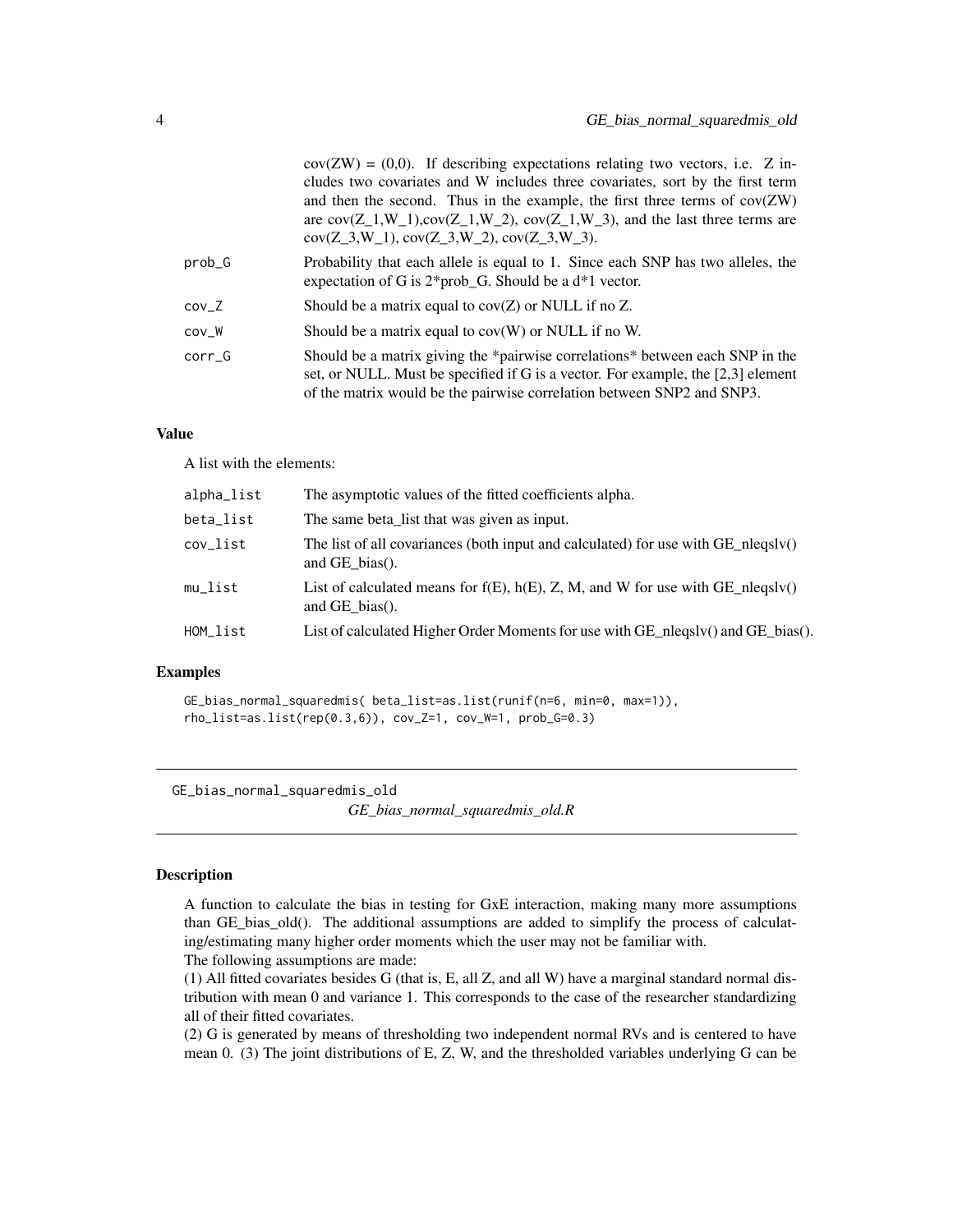described by a multivariate normal distribution.

(4) The misspecification is of the form  $f(E)=h(E)=E^2/2$ , and  $M_j=W_j^2/2$  for all j. In particular, W always has the same length as M here.

#### Usage

GE\_bias\_normal\_squaredmis\_old(beta\_list, rho\_list, prob\_G, cov\_Z = NULL,  $cov_W = NULL$ 

#### Arguments

| beta_list | A list of the effect sizes in the true model. Use the order beta 0, beta G, beta E,<br>beta_I, beta_Z, beta_M. If Z or M is a vector, then beta_Z and beta_M should<br>be vectors. If $Z$ or M is not in the model (i.e. all covariates other than $G+E$ have<br>been specified incorrectly, or all covariates other than G+E have been specified<br>correctly, or the only covariates are $G+E$ ), then set beta_ $Z=0$ and/or beta_ $M=0$ .                                                                                                                                                                                                                                                                                                                                     |
|-----------|-----------------------------------------------------------------------------------------------------------------------------------------------------------------------------------------------------------------------------------------------------------------------------------------------------------------------------------------------------------------------------------------------------------------------------------------------------------------------------------------------------------------------------------------------------------------------------------------------------------------------------------------------------------------------------------------------------------------------------------------------------------------------------------|
| rho_list  | A list of the 6 pairwise covariances between the covariates. These should be<br>in the order (1) cov_GE (2) cov_GZ (3) cov_EZ (4) cov_GW (5) cov_EW (6)<br>cov_ZW. Again if Z or W are vectors then terms like cov_GZ should be vectors<br>(in the order $cov(G,Z_1),,cov(G,Z_p)$ ) where Z is of dimension p, and simi-<br>larly for W. If Z or M are vectors, then cov_ZW should be a vector in the order<br>$(cov(Z_1, W_1), , cov(Z_1, W_q), cov(Z_2, W_1), , cov(Z_p, W_q)$ where Z<br>is a vector of length $p$ and $W$ is a vector of length $q$ . If $Z$ or $M$ are not in the<br>model then treat them as the constant 0. So for example if Z is not in the model<br>and M (and therefore W) is a vector of length 2, we would have $cov_EZ=0$ and<br>$cov(ZW) = (0,0).$ |
| prob_G    | Probability that each allele is equal to 1. Since each SNP has two alleles, the<br>expectation of G is $2*prob_G$ .                                                                                                                                                                                                                                                                                                                                                                                                                                                                                                                                                                                                                                                               |
| $cov_Z$   | Only specify this if Z is a vector, gives the covariance matrix of Z (remember by<br>assumption Z has mean 0 and variance 1). The $(i,j)$ element of the matrix should<br>be the $(i-1)(i-2)/2+j$ element of the vector.                                                                                                                                                                                                                                                                                                                                                                                                                                                                                                                                                          |
| $cov_W$   | Only specify this if W is a vector, gives the covariance matrix of W (remember<br>by assumption W has mean 0 and variance 1). The $(i, j)$ element of the matrix<br>should be the $(i-1)(i-2)/2+j$ element of the vector.                                                                                                                                                                                                                                                                                                                                                                                                                                                                                                                                                         |

#### Value

A list with the elements:

| alpha_list   | The asymptotic values of the fitted coefficients alpha.                                                        |
|--------------|----------------------------------------------------------------------------------------------------------------|
| beta_list    | The same beta list that was given as input.                                                                    |
| cov_list     | The list of all covariances (both input and calculated) for use with $GE$ nlegsly()<br>and $GE$ bias().        |
| cov_mat_list | List of additionally calculated covariance matrices for use with $GE_{\text{1}}$ nlegsly()<br>and $GE$ bias(). |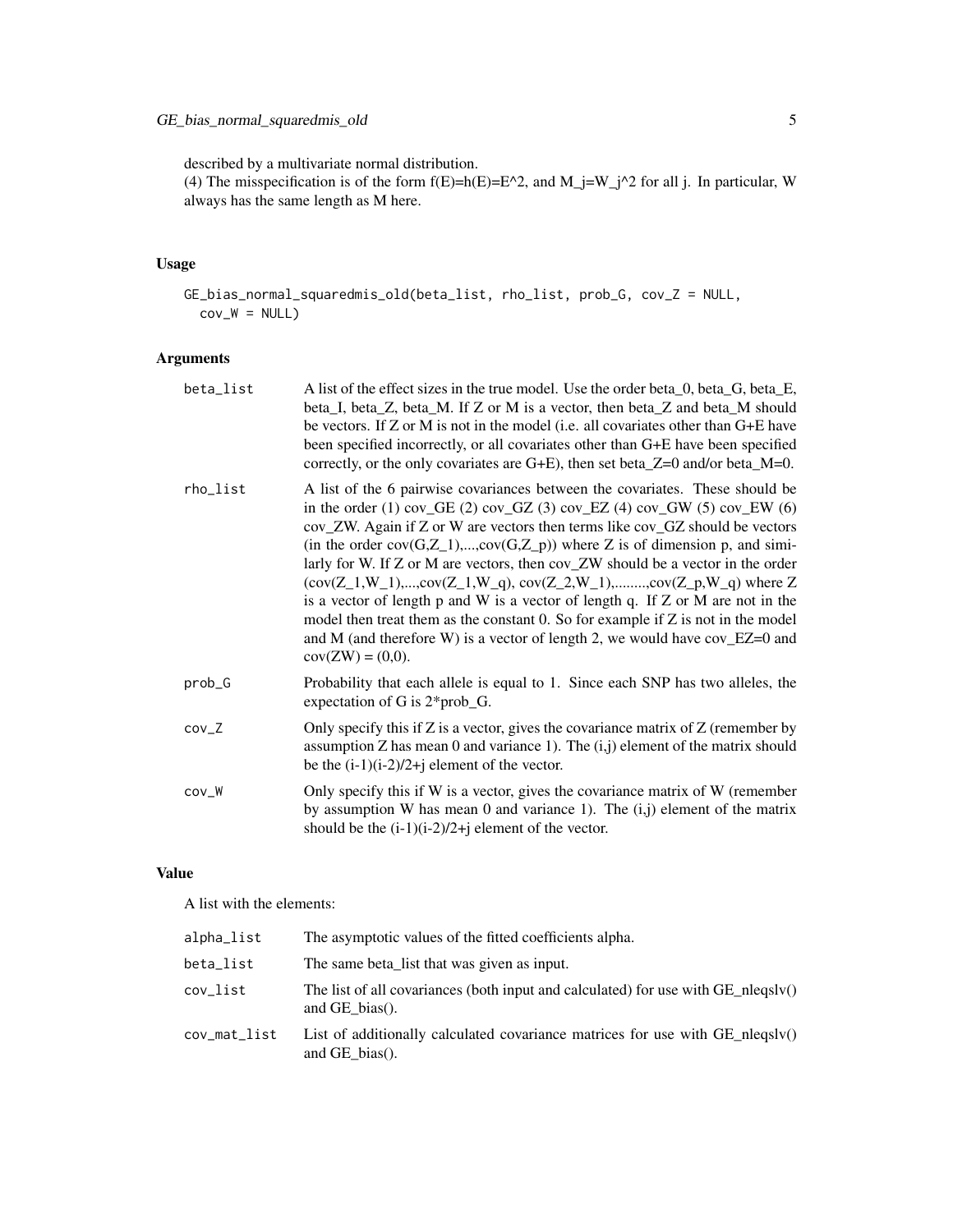<span id="page-5-0"></span>

| mu list  | List of calculated means for $f(E)$ , $h(E)$ , Z, M, and W for use with GE_nleqslv()<br>and GE bias().     |
|----------|------------------------------------------------------------------------------------------------------------|
| HOM list | List of calculated Higher Order Moments for use with $GE_{\text{1}}$ nlegsly() and $GE_{\text{2}}$ bias(). |

#### Examples

```
GE_bias_normal_squaredmis_old( beta_list=as.list(runif(n=6, min=0, max=1)),
rho_list=as.list(rep(0.3,6)), prob_G=0.3)
```

| GE_bias_old | GE bias old.R |  |
|-------------|---------------|--|
|-------------|---------------|--|

#### Description

A function to calculate the bias in testing for GxE interaction.

#### Usage

```
GE_bias_old(beta_list, cov_list, cov_mat_list, mu_list, HOM_list)
```
#### Arguments

| beta_list             | A list of the effect sizes in the true model. Use the order beta 0, beta G, beta E,<br>beta_I, beta_Z, beta_M. If Z or M is a vector, then beta_Z and beta_M should<br>be vectors. If Z and/or M/W do not exist in your model, then set beta_Z and/or<br>beta $M = 0$ .                                                                                 |
|-----------------------|---------------------------------------------------------------------------------------------------------------------------------------------------------------------------------------------------------------------------------------------------------------------------------------------------------------------------------------------------------|
| cov_list              | A list of expectations (which happen to be covariances if all covariates are cen-<br>tered at 0) in the order specified by GE_enumerate_inputs_old(). If Z and/or<br>M/W do not exist in your model, then treat them as constants 0. For example, if<br>Z doesn't exist and W includes 2 covariates, then set $cov(EZ) = 0$ and $cov(ZW)$<br>$= (0,0).$ |
| cov_mat_list          | A list of matrices of expectations as specified by GE_enumerate_inputs_old().                                                                                                                                                                                                                                                                           |
| $mu$ <sub>_list</sub> | A list of means as specified by GE_enumerate_inputs_old().                                                                                                                                                                                                                                                                                              |
| HOM list              | A list of higher order moments as specified by GE_enumerate_inputs_old().                                                                                                                                                                                                                                                                               |

#### Value

A list of the fitted coefficients alpha

#### Examples

```
solutions <- GE_bias_normal_squaredmis_old( beta_list=as.list(runif(n=6, min=0, max=1)),
rho_list=as.list(rep(0.3,6)), prob_G=0.3)
GE_bias_old(beta_list=solutions$beta_list, solutions$cov_list, solutions$cov_mat_list,
solutions$mu_list, solutions$HOM_list)
```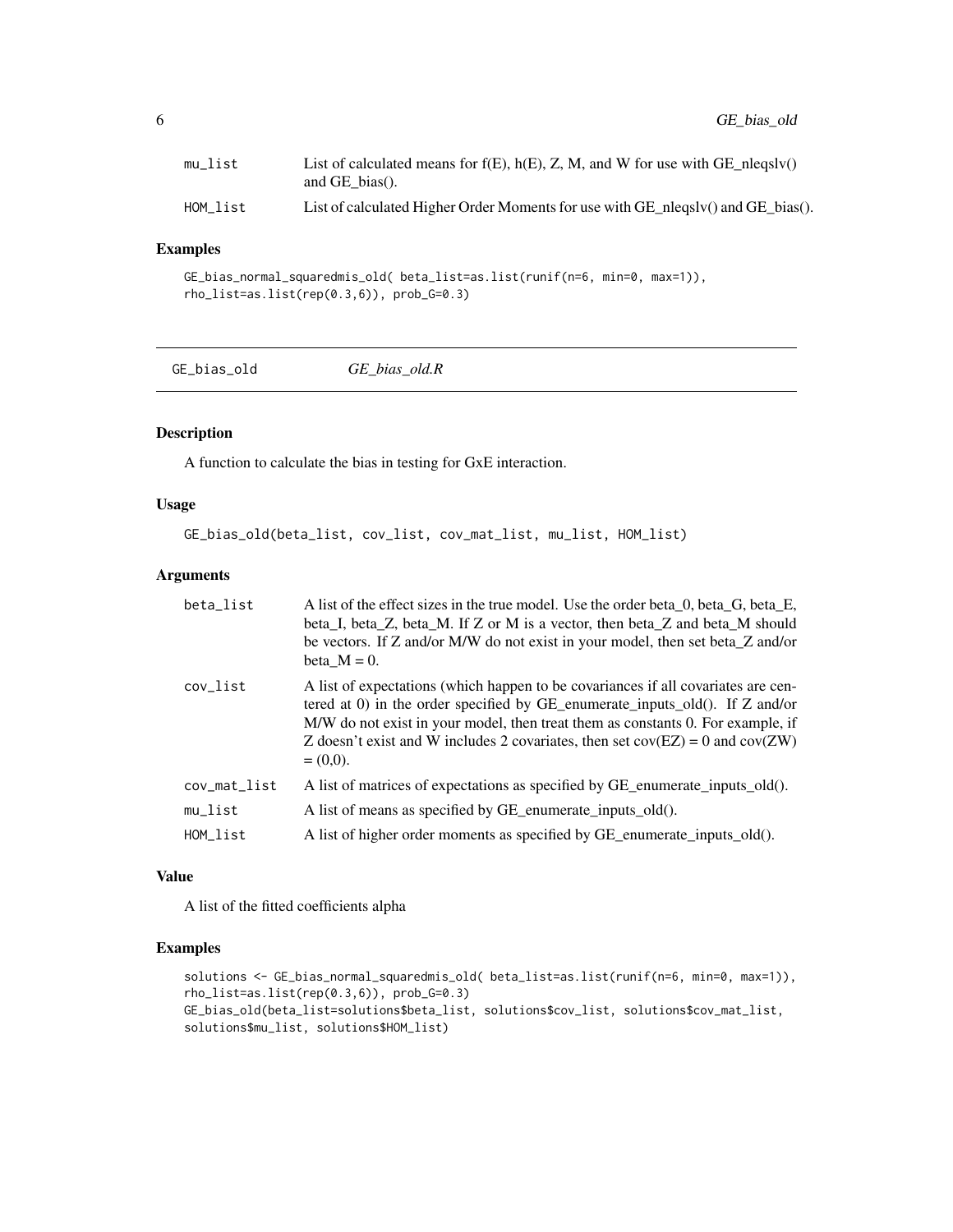<span id="page-6-0"></span>

#### Description

A function to perform inference on the GxE interaction regression coefficient. Shows better small sample performance than comparable methods.

#### Usage

```
GE_BICS(outcome, design_mat, num_boots = 1000, desired_coef,
 outcome_type, check_singular = FALSE)
```
#### Arguments

| outcome      | The outcome vector                                                                 |
|--------------|------------------------------------------------------------------------------------|
| design_mat   | The design matrix of covariates                                                    |
| num_boots    | The number of bootstrap resamples to perform - we suggest 1000                     |
| desired_coef | The column in the design matrix holding the interaction covariate                  |
| outcome_type | Either 'D' for dichotomous outcome or 'C' for continuous outcome                   |
|              | check_singular Make sure the design matrix can be inverted for variance estimation |

#### Value

The p-value for the interaction effect

#### Examples

```
E < - rnorm(n=500)
G <- rbinom(n=500, size=2, prob=0.3)
design_mat <- cbind(1, G, E, G*E)
outcome <- rnorm(500)
GE_BICS(outcome=outcome, design_mat=design_mat, desired_coef=4, outcome_type='C')
```
GE\_BICS\_old *GE\_BICS\_old.R*

#### Description

A function to perform inference on the GxE interaction regression coefficient. Shows better small sample performance than comparable methods.

#### Usage

```
GE_BICS_old(outcome, design_mat, num_boots = 1000, desired_coef,
  outcome_type)
```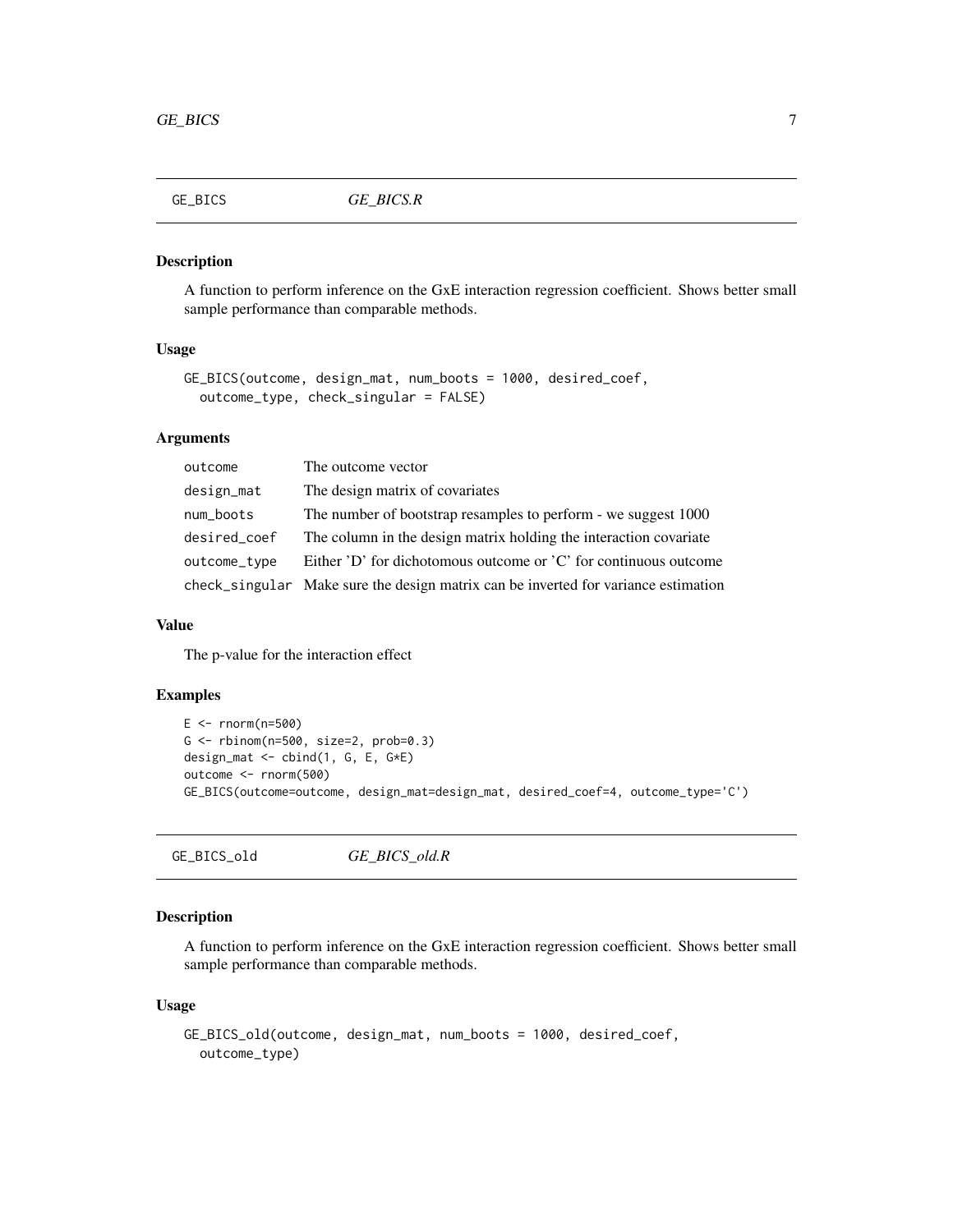#### <span id="page-7-0"></span>Arguments

| outcome      | The outcome vector                                                |
|--------------|-------------------------------------------------------------------|
| design_mat   | The design matrix of covariates                                   |
| num_boots    | The number of bootstrap resamples to perform - we suggest 1000    |
| desired_coef | The column in the design matrix holding the interaction covariate |
| outcome_type | Either 'D' for dichotomous outcome or 'C' for continuous outcome  |

#### Value

The p-value for the interaction effect

#### Examples

```
E < - rnorm(n=500)
G <- rbinom(n=500, size=2, prob=0.3)
design_mat <- cbind(1, G, E, G*E)
outcome <- rnorm(500)
GE_BICS_old(outcome=outcome, design_mat=design_mat, desired_coef=4, outcome_type='C')
```
GE\_enumerate\_inputs *GE\_enumerate\_inputs.R*

#### Description

Call this function to display the necessary inputs for GE\_bias\_set. For terms in cov\_mat\_list like E[ZZ], these should be matrices where the  $(i,j)$  element is E[Z\_i\*Z\_j].

#### Usage

```
GE_enumerate_inputs()
```
#### Value

Nothing

#### Examples

GE\_enumerate\_inputs()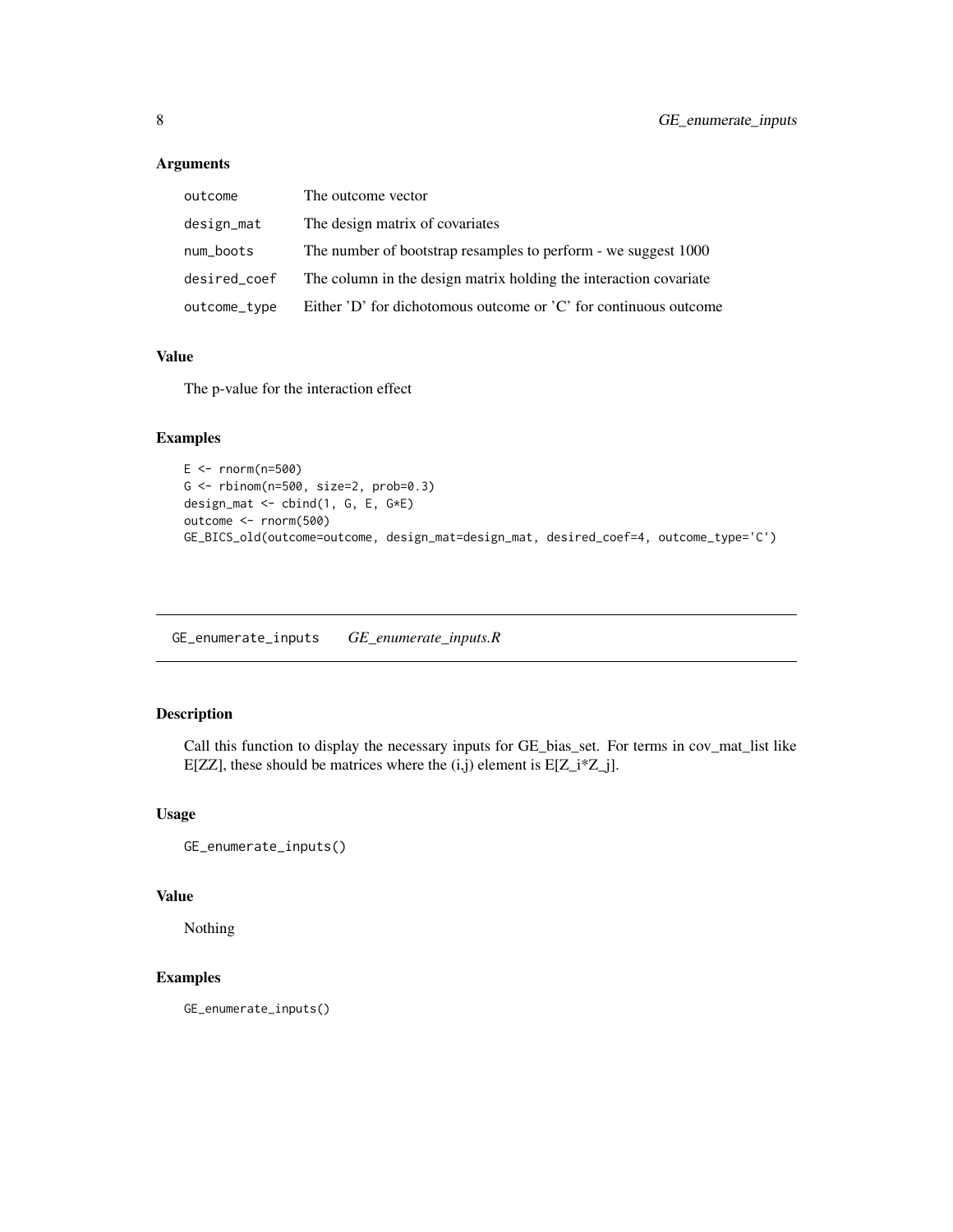<span id="page-8-0"></span>GE\_enumerate\_inputs\_old

*GE\_enumerate\_inputs\_old.R*

#### Description

Call this function to display the necessary inputs for GE\_bias. If you see a term like mu\_Gf, that means it is the scalar  $E[G<sup>*</sup>f(E)]$ . If you see a term like MU GM, that means it is the vector  $c(E[G^*M_1], E[G^*M_2], ..., E[G^*M_q])$  where M is of dimension q. For terms in cov\_mat\_list like E[ZZ], these should be matrices where the  $(i,j)$  element is E[Z\_i\*Z\_j].

#### Usage

```
GE_enumerate_inputs_old()
```
#### Value

Nothing

#### Examples

GE\_enumerate\_inputs\_old()

GE\_nleqslv *GE\_nleqslv.R #' Uses package nleqslv to get a numerical solution to the score equations, which we can use to check our direct solution from GE\_bias().*

#### Description

GE\_nleqslv.R #' Uses package nleqslv to get a numerical solution to the score equations, which we can use to check our direct solution from GE\_bias().

#### Usage

```
GE_nleqslv(beta_list, cov_list, cov_mat_list, mu_list, HOM_list)
```
#### **Arguments**

beta\_list A list of the effect sizes in the true model. Use the order beta\_0, beta\_G, beta\_E, beta\_I, beta\_Z, beta\_M. If G or Z or M is a vector, then beta\_G/beta\_Z/beta\_M should be vectors. If Z and/or M/W do not exist in your model, then set beta\_Z and/or beta\_ $M = 0$ .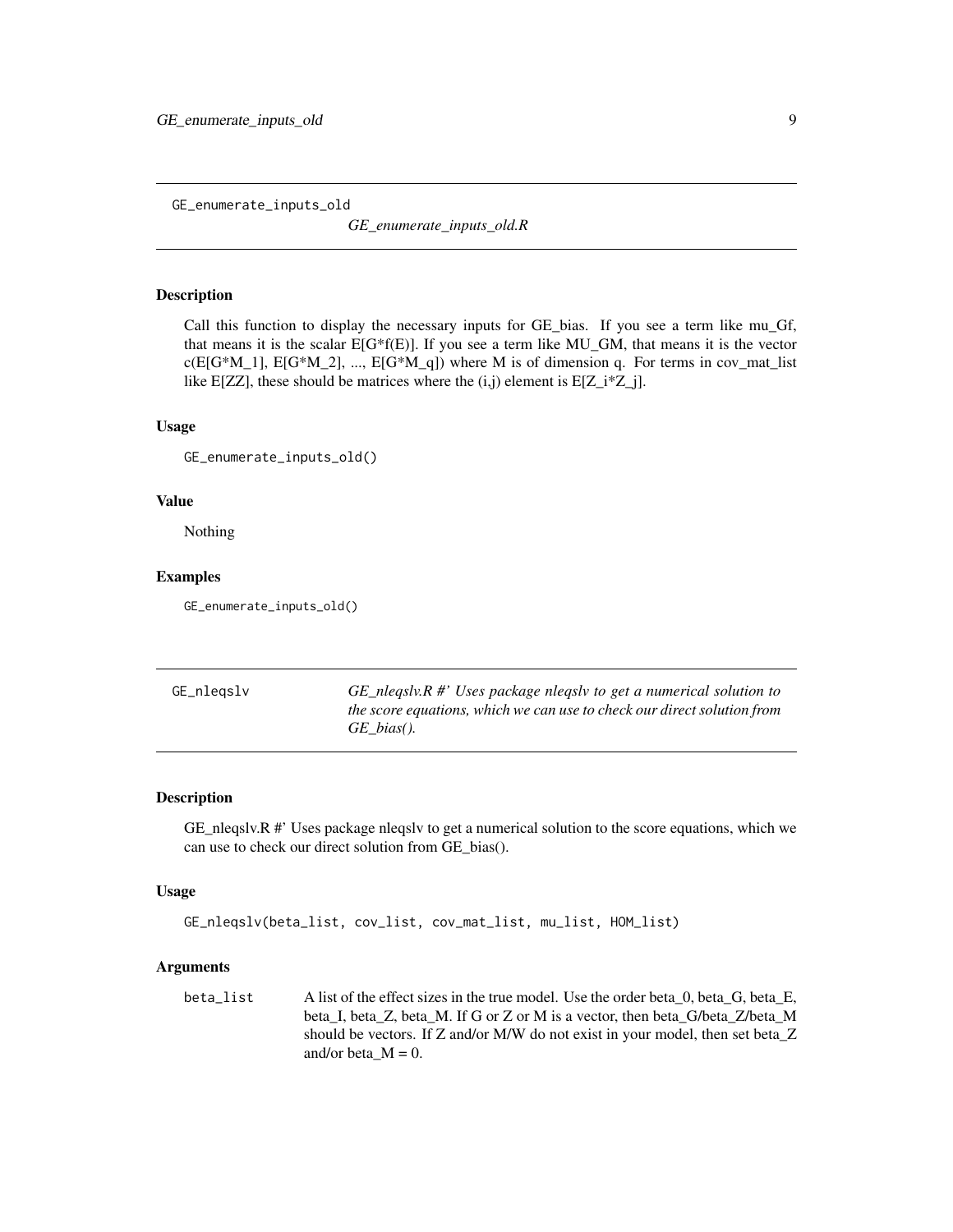<span id="page-9-0"></span>

| cov_list     | A list of expectations (which happen to be covariances if all covariates are<br>centered at 0) in the order specified by GE_enumerate_inputs(). If Z and/or<br>M/W do not exist in your model, then treat them as constants 0. For exam-<br>ple, if Z doesn't exist and W includes 2 covariates, then set $cov(EZ) = 0$ and<br>$cov(ZW) = (0,0)$ . If describing expectations relating two vectors, i.e. Z in-<br>cludes two covariates and W includes three covariates, sort by the first term<br>and then the second. Thus in the example, the first three terms of $cov(ZW)$<br>are $cov(Z_1, W_1), cov(Z_1, W_2), cov(Z_1, W_3),$ and the last three terms are<br>$cov(Z_3, W_1), cov(Z_3, W_2), cov(Z_3, W_3).$ |
|--------------|----------------------------------------------------------------------------------------------------------------------------------------------------------------------------------------------------------------------------------------------------------------------------------------------------------------------------------------------------------------------------------------------------------------------------------------------------------------------------------------------------------------------------------------------------------------------------------------------------------------------------------------------------------------------------------------------------------------------|
| cov_mat_list | A list of matrices of expectations as specified by GE enumerate inputs().                                                                                                                                                                                                                                                                                                                                                                                                                                                                                                                                                                                                                                            |
| $mu$ list    | A list of means as specified by GE_enumerate_inputs().                                                                                                                                                                                                                                                                                                                                                                                                                                                                                                                                                                                                                                                               |
| HOM list     | A list of higher order moments as specified by GE_enumerate_inputs().                                                                                                                                                                                                                                                                                                                                                                                                                                                                                                                                                                                                                                                |
|              |                                                                                                                                                                                                                                                                                                                                                                                                                                                                                                                                                                                                                                                                                                                      |

A list of the fitted coefficients alpha

#### Examples

```
solutions <- GE_bias_normal_squaredmis( beta_list=as.list(runif(n=6, min=0, max=1)),
rho_list=as.list(rep(0.3,6)), prob_G=0.3, cov_Z=1, cov_W=1)
GE_nleqslv(beta_list=solutions$beta_list, solutions$cov_list, solutions$cov_mat_list,
solutions$mu_list, solutions$HOM_list)
```

| GE_nlegslv_old | $GE_{\text{1}}$ nlegsly_old.R #' Uses package nlegsly to get a numerical solution |
|----------------|-----------------------------------------------------------------------------------|
|                | to the score equations, which we can use to check our direct solution             |
|                | from GE bias old().                                                               |

#### Description

GE\_nleqslv\_old.R #' Uses package nleqslv to get a numerical solution to the score equations, which we can use to check our direct solution from GE\_bias\_old().

#### Usage

```
GE_nleqslv_old(beta_list, cov_list, cov_mat_list, mu_list, HOM_list)
```

| beta list | A list of the effect sizes in the true model. Use the order beta 0, beta G, beta E,                                                                                                                                                                                                          |
|-----------|----------------------------------------------------------------------------------------------------------------------------------------------------------------------------------------------------------------------------------------------------------------------------------------------|
|           | beta I, beta Z, beta M. If Z or M is a vector, then beta Z and beta M should                                                                                                                                                                                                                 |
|           | be vectors. If Z and/or M/W do not exist in your model, then set beta_Z and/or                                                                                                                                                                                                               |
|           | beta $M = 0$ .                                                                                                                                                                                                                                                                               |
| cov list  | A list of expectations (which happen to be covariances if all covariates are cen-<br>tered at 0) in the order specified by GE_enumerate_inputs_old(). If $Z$ and/or<br>M/W do not exist in your model, then treat them as constants 0. For example,<br>set $cov(EZ) = 0$ and $cov(ZW) = 0$ . |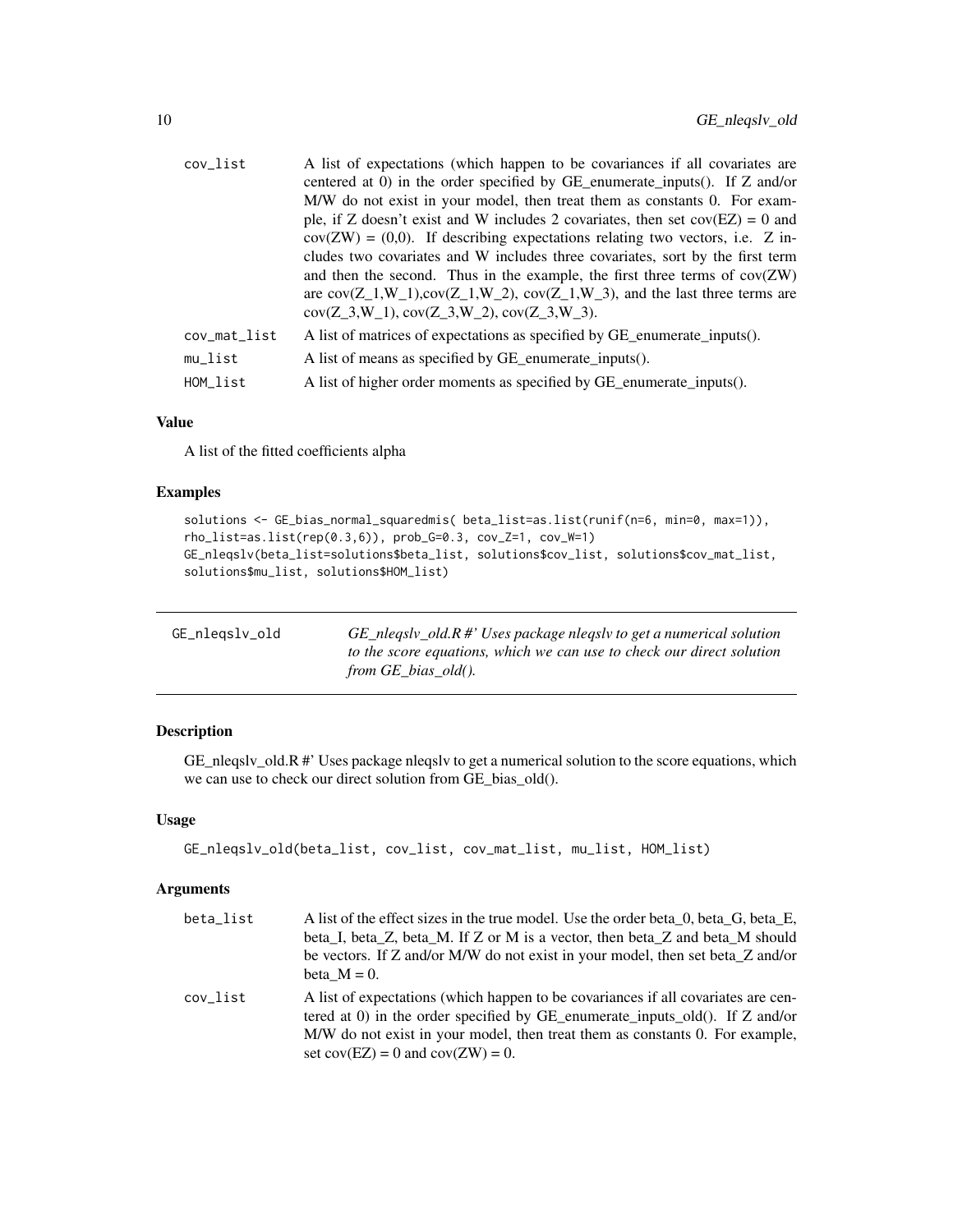#### <span id="page-10-0"></span>GE\_scoreeq\_sim 11

| cov mat list | A list of matrices of expectations as specified by GE_enumerate_inputs_old(). |
|--------------|-------------------------------------------------------------------------------|
| mu list      | A list of means as specified by GE_enumerate_inputs_old().                    |
| HOM list     | A list of higher order moments as specified by GE enumerate inputs old().     |

#### Value

A list of the fitted coefficients alpha

#### Examples

```
solutions <- GE_bias_normal_squaredmis_old( beta_list=as.list(runif(n=6, min=0, max=1)),
rho_list=as.list(rep(0.3,6)), prob_G=0.3)
GE_nleqslv_old(beta_list=solutions$beta_list, solutions$cov_list, solutions$cov_mat_list,
solutions$mu_list, solutions$HOM_list)
```
GE\_scoreeq\_sim *GE\_scoreeq\_sim.R*

#### Description

Here we perform simulation to verify that we have solved for the correct alpha values in GE\_bias\_norm\_squaredmis(). Make the same assumptions as in GE\_bias\_norm\_squaredmis().

#### Usage

```
GE_scoreeq_sim(num_sims = 5000, num_sub = 2000, beta_list, rho_list,
 prob_G, cov_Z = NULL, cov_W = NULL, corr_G = NULL
```

| num_sims  | The number of simulations to run, we suggest 5000.                                                                                                                                                                                                                                                                                                                                                                                                                                                                                                                                                                                                                                                                     |
|-----------|------------------------------------------------------------------------------------------------------------------------------------------------------------------------------------------------------------------------------------------------------------------------------------------------------------------------------------------------------------------------------------------------------------------------------------------------------------------------------------------------------------------------------------------------------------------------------------------------------------------------------------------------------------------------------------------------------------------------|
| num_sub   | The number of subjects to generate in every simulation, we suggest 2000.                                                                                                                                                                                                                                                                                                                                                                                                                                                                                                                                                                                                                                               |
| beta_list | A list of the effect sizes in the true model. Use the order beta 0, beta G, beta E,<br>beta I, beta Z, beta M. If G or Z or M is a vector, then beta G/beta Z/beta M<br>should be vectors. If Z and/or M/W do not exist in your model, then set beta Z<br>and/or beta $M = 0$ .                                                                                                                                                                                                                                                                                                                                                                                                                                        |
| rho_list  | A list of expectations (which happen to be covariances if all covariates are<br>centered at 0) in the order specified by GE enumerate inputs(). If $Z$ and/or<br>M/W do not exist in your model, then treat them as constants 0. For exam-<br>ple, if Z doesn't exist and W includes 2 covariates, then set $cov(EZ) = 0$ and<br>$cov(ZW) = (0,0)$ . If describing expectations relating two vectors, i.e. Z in-<br>cludes two covariates and W includes three covariates, sort by the first term<br>and then the second. Thus in the example, the first three terms of $cov(ZW)$<br>are $cov(Z_1, W_1), cov(Z_1, W_2), cov(Z_1, W_3),$ and the last three terms are<br>$cov(Z_3, W_1), cov(Z_3, W_2), cov(Z_3, W_3).$ |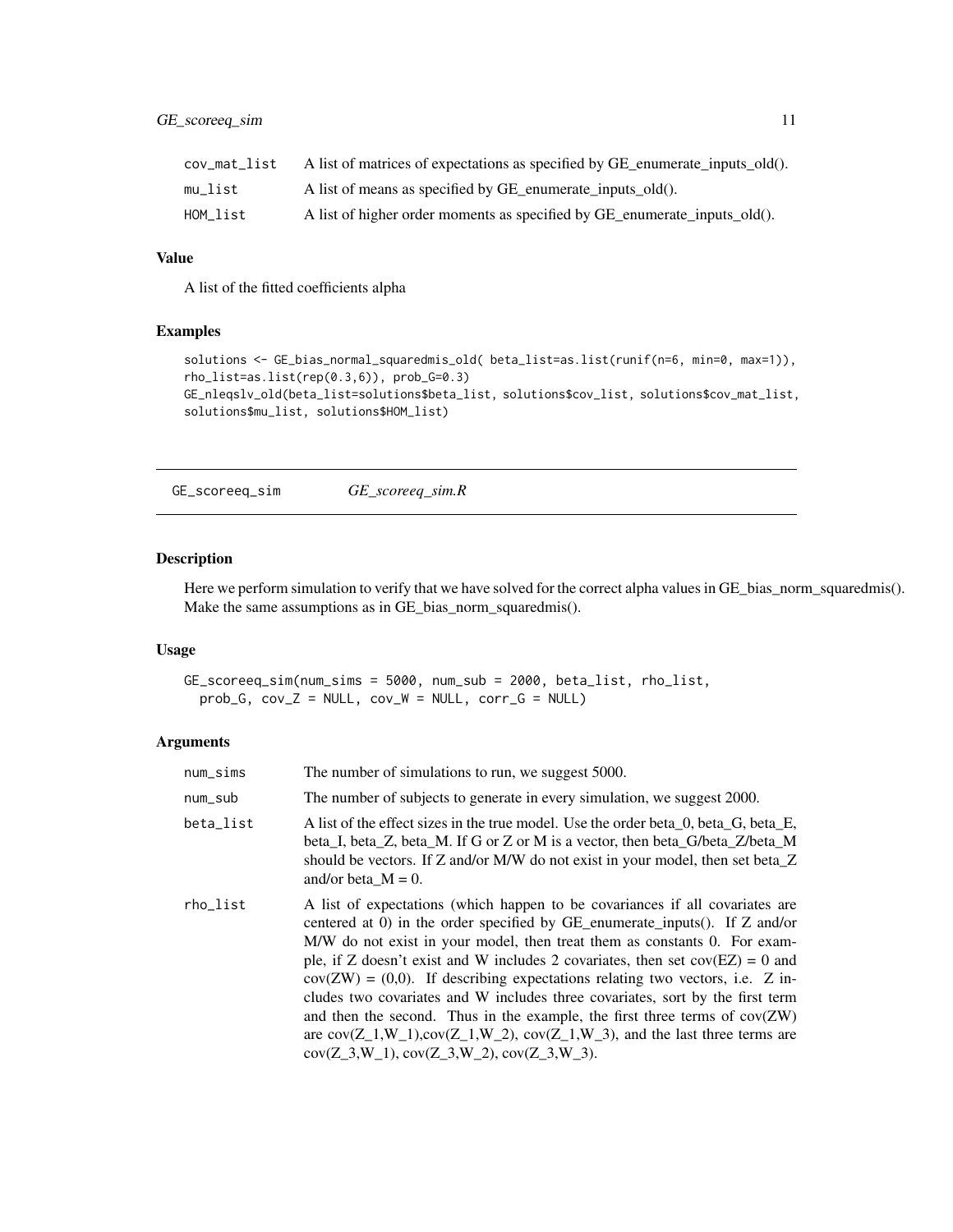<span id="page-11-0"></span>

| prob_G | Probability that each allele is equal to 1. Since each SNP has two alleles, the<br>expectation of G is $2*prob_G$ . Should be a $d*1$ vector.                                                                                                 |
|--------|-----------------------------------------------------------------------------------------------------------------------------------------------------------------------------------------------------------------------------------------------|
| cov Z  | Should be a matrix equal to $cov(Z)$ or NULL if no Z.                                                                                                                                                                                         |
| cov W  | Should be a matrix equal to $cov(W)$ or NULL if no W.                                                                                                                                                                                         |
| corr G | Should be a matrix giving the *pairwise correlations* between each SNP in the<br>set, or NULL. Must be specified if G is a vector. For example, the $[2,3]$ element<br>of the matrix would be the pairwise correlation between SNP2 and SNP3. |

A list of the fitted values alpha

#### Examples

```
GE_scoreeq_sim( num_sims=10, num_sub=1000, beta_list=as.list(runif(n=6, min=0, max=1)),
rho_list=as.list(rep(0.3,6)), prob_G=0.3, cov_Z=1, cov_W=1)
```
GE\_scoreeq\_sim\_old *GE\_scoreeq\_sim\_old.R*

#### Description

Here we perform simulation to verify that we have solved for the correct alpha values in GE\_bias\_norm\_squaredmis\_old(). Make the same assumptions as in GE\_bias\_norm\_squaredmis\_old().

#### Usage

```
GE_scoreeq_sim_old(num_sims = 5000, num_sub = 2000, beta_list, prob_G,
  rho\_list, cov_Z = NULL, cov_W = NULL)
```

| num_sims  | The number of simulations to run, we suggest 5000.                                                                                                                                                                                                                                                                                                                                                                                                                                                                                                                             |
|-----------|--------------------------------------------------------------------------------------------------------------------------------------------------------------------------------------------------------------------------------------------------------------------------------------------------------------------------------------------------------------------------------------------------------------------------------------------------------------------------------------------------------------------------------------------------------------------------------|
| num_sub   | The number of subjects to generate in every simulation, we suggest 2000.                                                                                                                                                                                                                                                                                                                                                                                                                                                                                                       |
| beta_list | A list of the effect sizes in the true model. Use the order beta 0, beta G, beta E,<br>beta I, beta Z, beta M. If Z or M is a vector, then beta Z and beta M should<br>be vectors.                                                                                                                                                                                                                                                                                                                                                                                             |
| prob_G    | Probability that each allele is equal to 1. Since each SNP has two alleles, the<br>expectation of G is $2*prob_G$ .                                                                                                                                                                                                                                                                                                                                                                                                                                                            |
| rho_list  | A list of the 6 pairwise covariances between the covariates. These should be<br>in the order (1) cov_GE (2) cov_GZ (3) cov_EZ (4) cov_GW (5) cov_EW (6)<br>cov ZW. Again if Z or W are vectors then terms like cov GZ should be vectors<br>(in the order $cov(G,\underline{Z}_1),cov(G,\underline{Z}_p)$ ) where Z is of dimension p, and simi-<br>larly for W. If $Z$ or M are vectors, then $cov_Z$ W should be a vector in the order<br>$(cov(Z_1, W_1), , cov(Z_1, W_q), cov(Z_2, W_1), , cov(Z_p, W_q)$ where Z<br>is a vector of length p and W is a vector of length q. |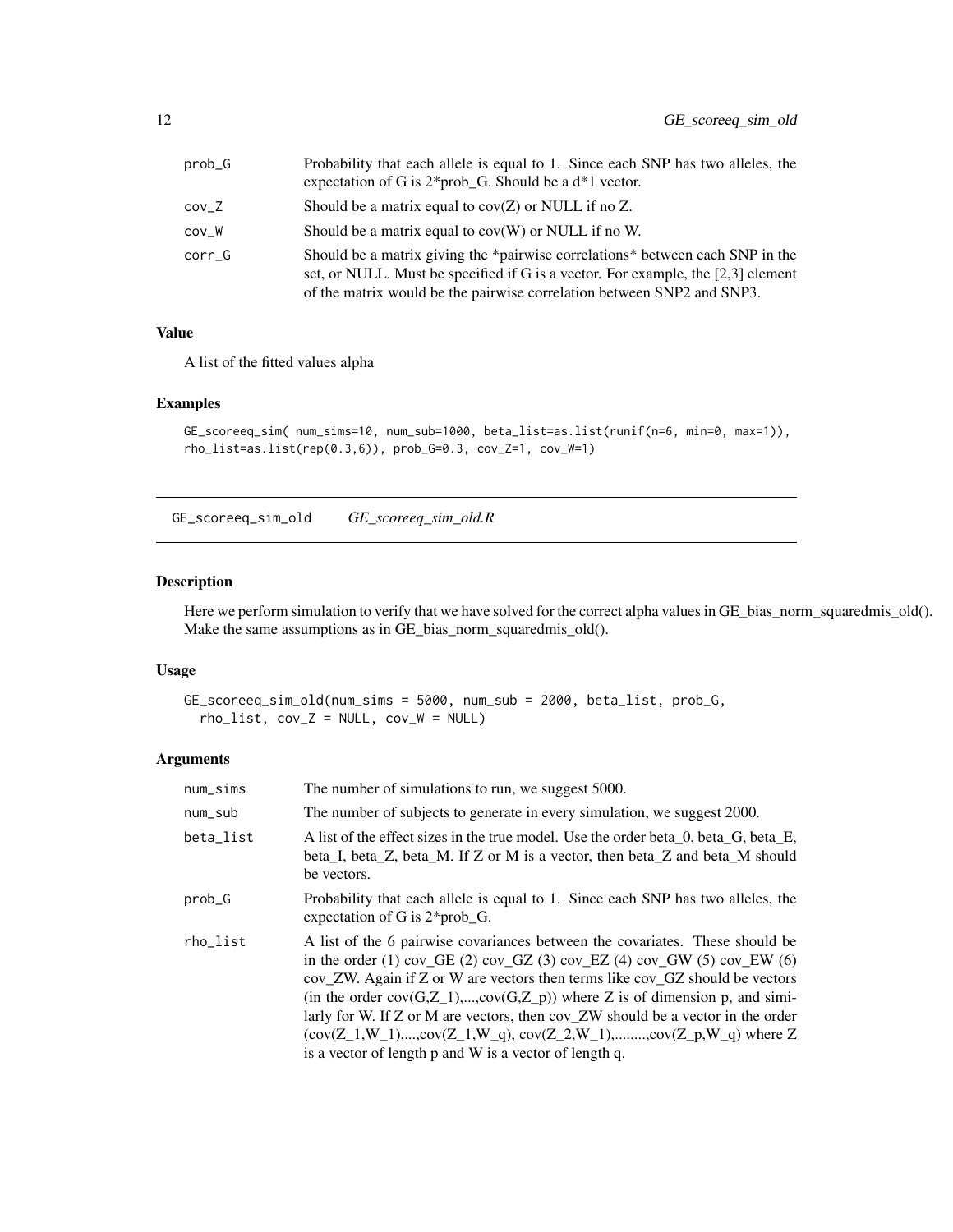| cov Z | Only used if $Z$ is a vector, gives the covariance matrix of $Z$ (remember by as-<br>sumption Z has mean 0 and variance 1). The $(i, j)$ element of the matrix should<br>be the $(i-1)(i-2)/2+j$ element of the vector. |
|-------|-------------------------------------------------------------------------------------------------------------------------------------------------------------------------------------------------------------------------|
| cov W | Only used if W is a vector, gives the covariance matrix of W (remember by<br>assumption W has mean 0 and variance 1). The $(i, j)$ element of the matrix<br>should be the $(i-1)(i-2)/2+j$ element of the vector.       |

A list of the fitted values alpha

#### Examples

```
GE_scoreeq_sim_old( num_sims=10, beta_list=as.list(runif(n=6, min=0, max=1)),
rho_list=as.list(rep(0.3,6)), prob_G=0.3)
```